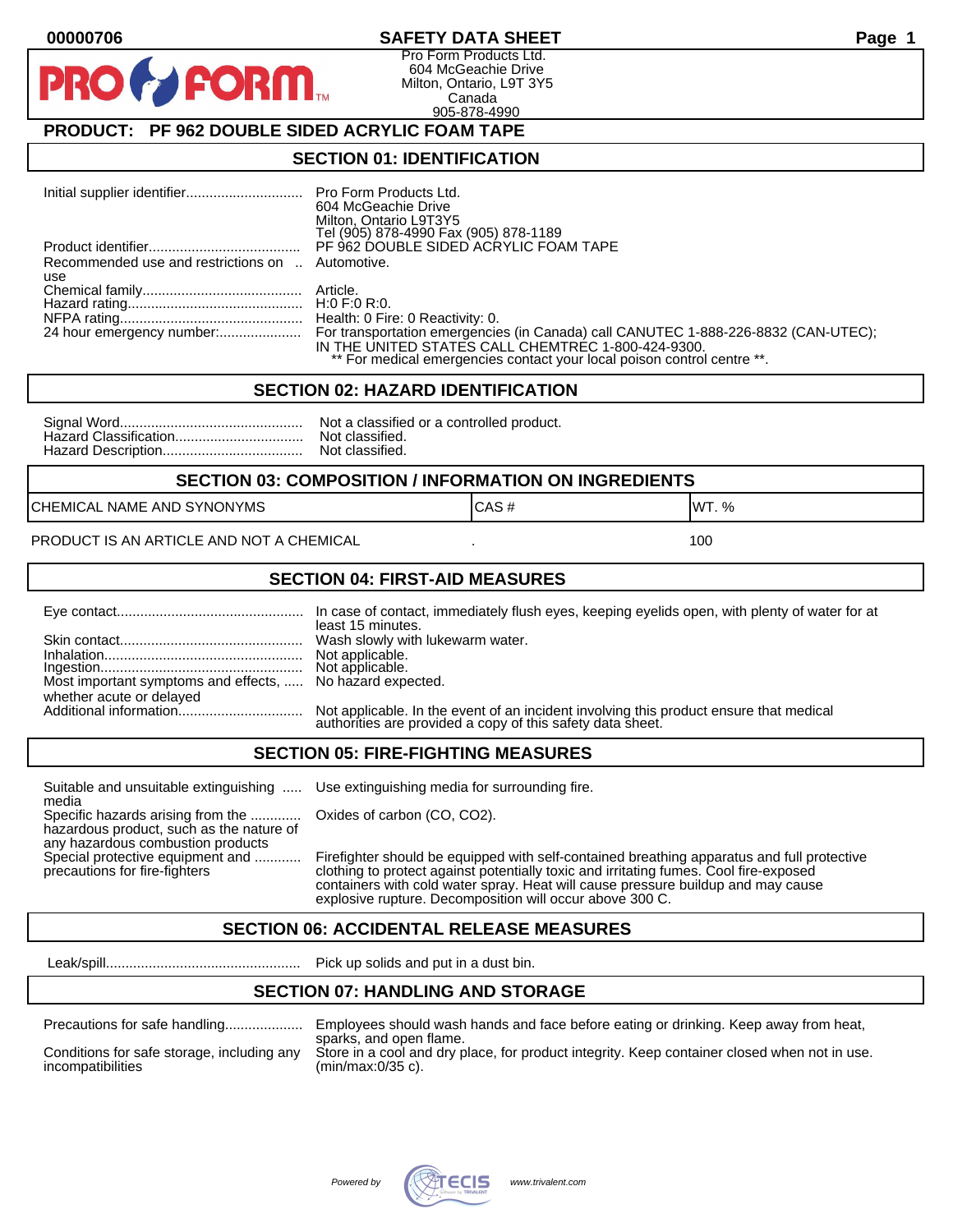## **PRODUCT: PF 962 DOUBLE SIDED ACRYLIC FOAM TAPE**

#### **SECTION 08: EXPOSURE CONTROLS / PERSONAL PROTECTION**

| <b>INGREDIENTS</b>               | TWA | <b>ACGIH TLV</b><br>STEL                                                                                                          | <b>IPEL</b> | <b>OSHA PEL</b><br>STEL                                                              | <b>NIOSH</b><br>IREL |
|----------------------------------|-----|-----------------------------------------------------------------------------------------------------------------------------------|-------------|--------------------------------------------------------------------------------------|----------------------|
|                                  |     | Not applicable.<br>Not applicable.<br>Not applicable.<br>Wear adequate protective clothes.<br>Safety boots per local regulations. |             | Educate and train employees on the safe use and handling of the product. Employees   |                      |
| Appropriate engineering controls |     | General ventilation.                                                                                                              |             | should wash their hands and face before eating, drinking, or using tobacco products. |                      |

## **SECTION 09: PHYSICAL AND CHEMICAL PROPERTIES**

| Appearance/Physical state                      | Tape.                                                             |
|------------------------------------------------|-------------------------------------------------------------------|
|                                                | Various colours. (Prolonged storage may lead to discolouration.). |
|                                                | Slight.                                                           |
| Odour threshold (ppm)                          | Not applicable.                                                   |
| Vapour pressure (mm Hg)                        | Not applicable.                                                   |
|                                                | Not applicable.                                                   |
|                                                | Not applicable.                                                   |
| Relative Density (Specific Gravity)            | No data.                                                          |
| Melting / Freezing point (deg C)               | Not applicable.                                                   |
|                                                | Insoluble.                                                        |
| Initial boiling point / boiling range (deg C). | Not applicable.                                                   |
|                                                | Not applicable.                                                   |
| Flash point (deg C), method                    | Not applicable.                                                   |
| Auto ignition temperature (deg C)              | Not applicable.                                                   |
| Upper flammable limit (% vol)                  | Not applicable.                                                   |
| Lower flammable limit (% vol)                  | No Data.                                                          |
| Partition coefficient - n-octanol/water        | No data.                                                          |
|                                                | No data.                                                          |
|                                                | No data.                                                          |

## **SECTION 10: STABILITY AND REACTIVITY**

| Conditions to avoid, including static  Keep away from heat.<br>discharge, shock or vibration<br>Hazardous decomposition products Oxides of carbon (CO,CO2). | Stable at normal temperatures and pressures.<br>Avoid heat, sparks and flames.<br>Possibility of hazardous reactions Will not occur under normal temperature and pressure. |
|-------------------------------------------------------------------------------------------------------------------------------------------------------------|----------------------------------------------------------------------------------------------------------------------------------------------------------------------------|
|                                                                                                                                                             |                                                                                                                                                                            |

# **SECTION 11: TOXICOLOGICAL INFORMATION**

| <b>INGREDIENTS</b>          |                                                                         | ILC50                                                                                   | ILD50 |
|-----------------------------|-------------------------------------------------------------------------|-----------------------------------------------------------------------------------------|-------|
| Effects of chronic exposure | Not expected to pose any hazards.<br>Not applicable.<br>Not applicable. | occupational hygiene adhered to, risks are improbable. May cause mechanical irritation. |       |

## **SECTION 12: ECOLOGICAL INFORMATION**

Persistence and degradability................... Not available.

## **SECTION 13: DISPOSAL CONSIDERATIONS**

and methods of disposal, including any contaminated packaging

Information on safe handling for disposal . Dispose of waste in accordance with all applicable Federal, Provincial/State and local